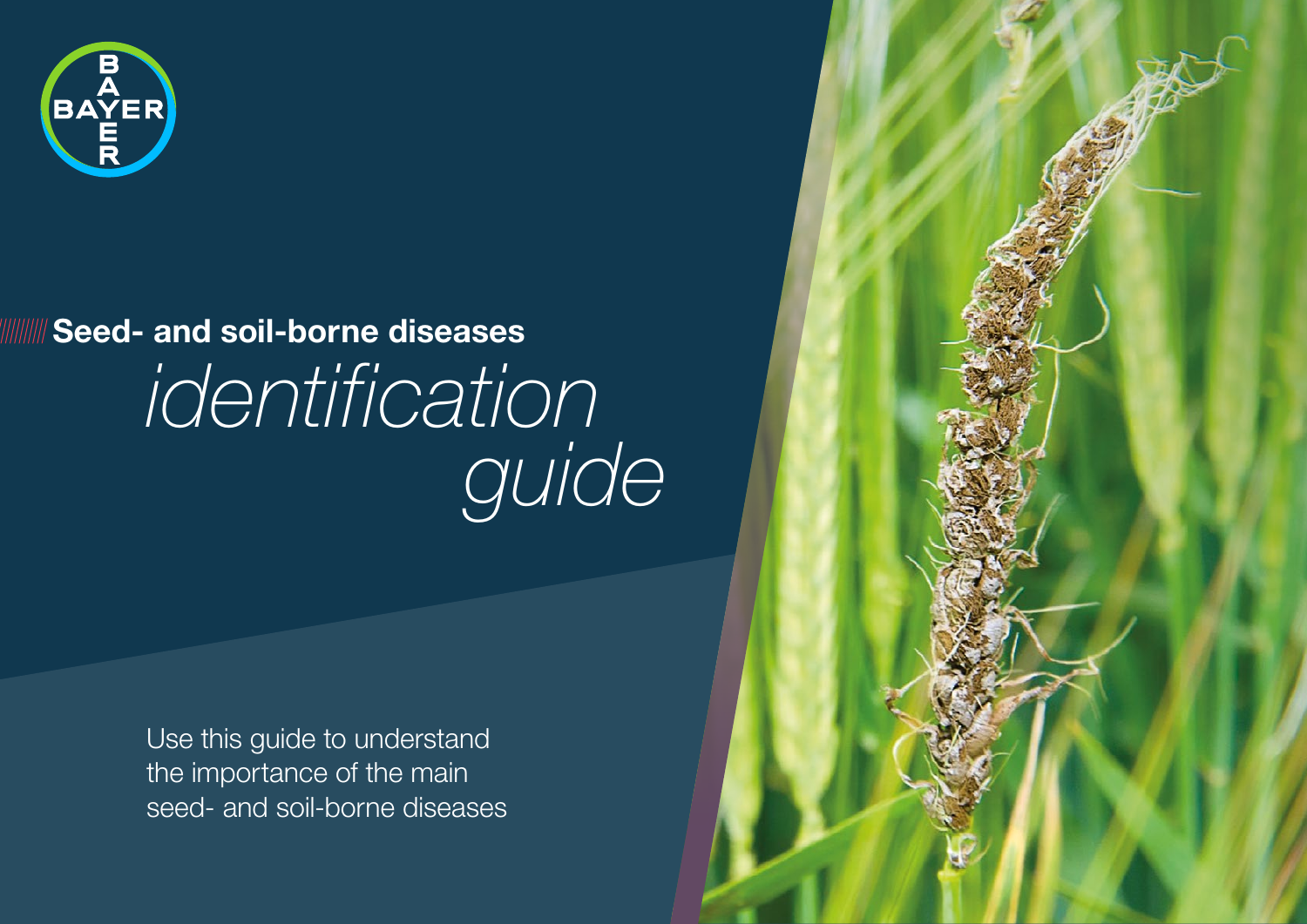Barley and wheat SPD seed treatment comparisons

In the modern age of highly effective single purpose dressings (SPDs) such as Redigo Pro (prothioconazole and tebuconazole), and Raxil Star (prothioconazole, tebuconazole and fluopyram), it can be easy to forget some of the seed- and soil-borne diseases that used to devastate crops. Extreme weather conditions and the sowing of undressed seed have seen a resurgence in some of these diseases, making vigilantly checking and protecting crops all the more important.

|                             | BAVER<br><b><i>S</i></b> REDIGO                   |                   | BAVER<br><b>Raxil</b><br>star |
|-----------------------------|---------------------------------------------------|-------------------|-------------------------------|
|                             | Wheat, oats,<br>durum wheat,<br>rye and triticale | Barley            | Winter barley only            |
| Bunt (seed-borne)           | ***                                               | N/A               | N/A                           |
| Bunt (soil-borne)           | ***                                               | N/A               | N/A                           |
| Leaf stripe                 | N/A                                               | $\star \star^1$   | ***                           |
| Ergot (reduced germination) | ***                                               | ***               | $\star\star\star$             |
| Microdochium-nivale         | ***                                               | ***               | $\star \star (\star)$         |
| Loose smut                  | $\star\star\star$                                 | $\star\star\star$ | $\star\star\star$             |
| Seed-borne net blotch       | $\star\star\star$                                 | $\star\star\star$ | $\star\star\star$             |
| <b>Covered smut</b>         | N/A                                               | ***               | ***                           |
| <b>Blue mould</b>           | $\star\star\star^2$                               | N/A               | N/A                           |

Partial control in winter barley and spring barley. <sup>2</sup> Reduces the effects caused by blue mould on the germinating cereal seeds. "Not a label claim, ratings based on trials data and field experience. Note: 3 stars refers to full control and 1 star refers to partial control.

> If you'd like to find out more about identifying these diseases there's information on the Bayer website: **[cropscience.bayer.co.uk/forgotten-diseases](https://cropscience.bayer.co.uk/forgotten-diseases)**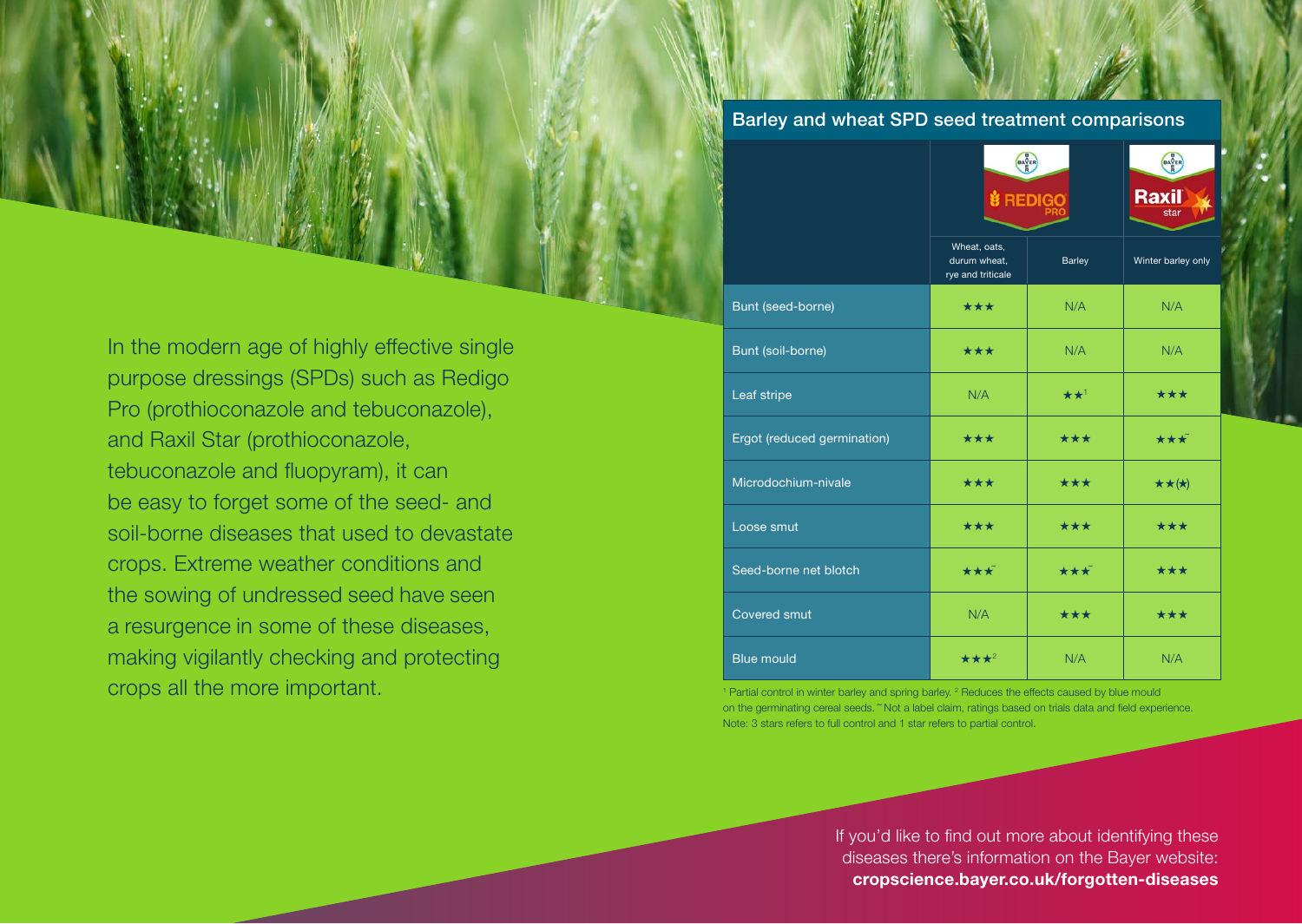### **Ergot** *(Claviceps purpurea)*

Ergot is known well by many growers, likely due to the risk associated with this disease and grain rejections. Ergot replaces the grain in spikelets of wheat, barley, oats, rye or triticale with a hard, dark purple sclerotium. It is the diseased sclerotia themselves that are known as ergots.

Ergots fall to the ground at harvest time, germinating in the spring to give spore producing structures. The spores they produce are released into the air, getting into the open flowers of nearby cereals.





# **Microdochium-nivale**

As part of the *Fusarium* group of fungi causing seedling blight, *Microdochium nivale* can cause a significant reduction in crop establishment which can lead to a reduction in yield. The disease is most commonly seen in wheat but can infect other cereals too. Infection may be from the soil, but the disease is also seed-borne.

Losses are most pronounced when untreated seed is sown with high levels of infection into poor seedbeds, and with late sown crops. On surviving infected seedlings, the disease splashes up the plant and can cause infection of the ear. Wet weather at flowering can lead to high levels of infected seed.

**Loose Smut** *(Ustilago nuda –* wheat f.sp. *tritici;* barley f.sp. *hordei;* oats *U. avenae)*

Loose smut is a monocyclic ear disease (i.e. one infection a year) caused by the fungus *Ustilago nuda* and is most commonly found in barley in the UK. However, loose smut can also infect wheat and oats.

The disease takes hold when air-borne fungal spores from infected plants land on the open flowers of healthy plants infecting the developing embryo. At this stage, infection can only be detected by lab analysis. Once the diseased seeds are sown, the fungus will move into the developing seedlings, and follow the growing point of the plant until it enters the developing grain site. Loose smut is easily recognised at this stage as each grain is replaced by a mass of black fungal spores.

The below diagram explains the lifecycle of loose smut in more detail:

### **lifecycle** *Loose smut*

Air-borne fungal spores land on barley, germinate and infect the developing embryo, entering through the open flowers. Newly infected plants show no symptoms.

The thin membrane of the spore-filled kernel breaks, allowing the spores to be dispersed in the wind.



Loose smut fungus invades the seed embryo. At this stage, infection can only be detected by lab analysis.



The fungus follows the growing point of the plant until it enters the developing grain sites where it forms masses of spores.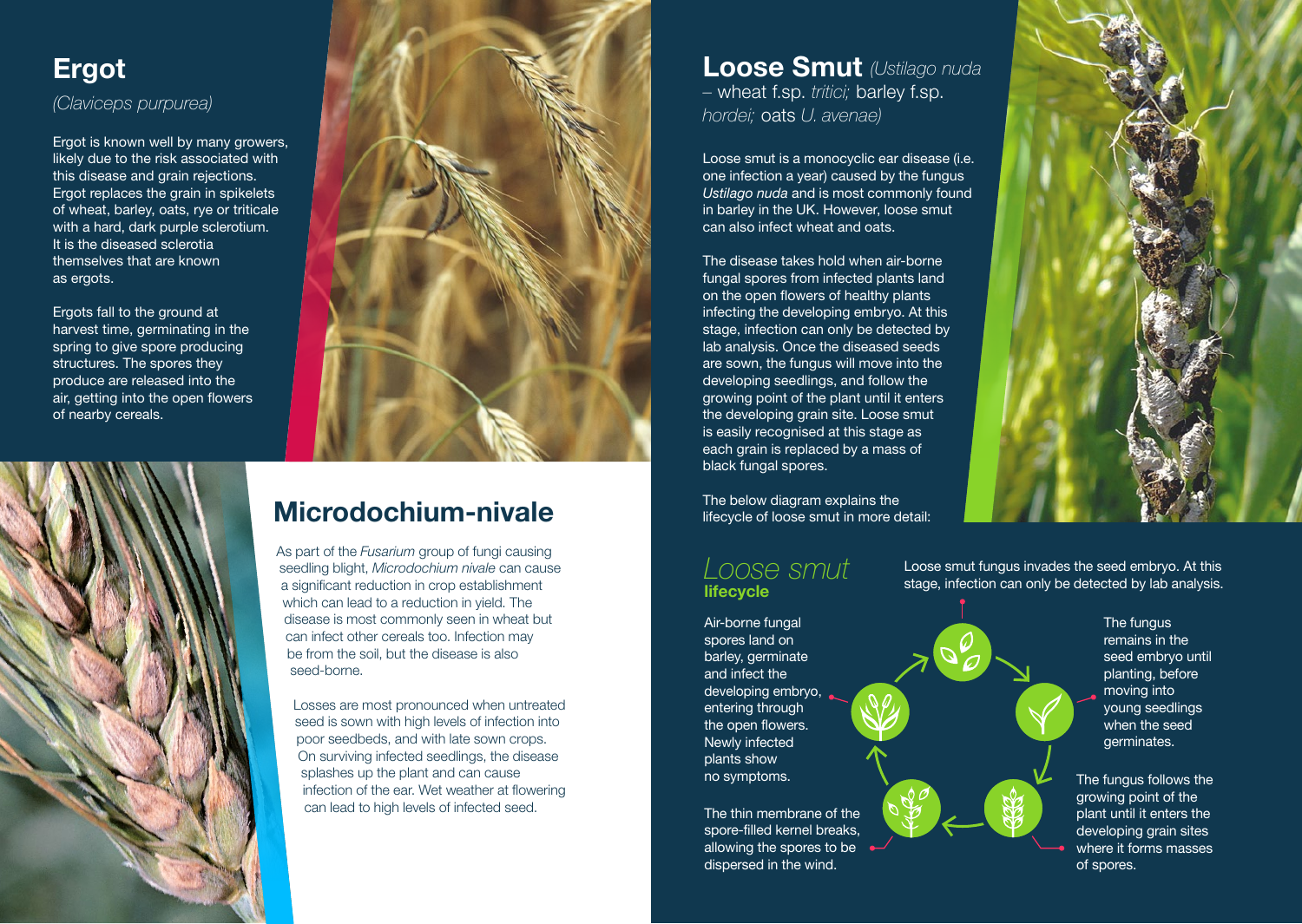### **Bunt/Stinking Smut**

### *(Tilletia tritici)*

A disease specific to wheat, bunt is well-known for smelling of rotting fish. The disease replaces the grain in infected ears with balls of spores. When these balls are ruptured by the combine, the spores are released as a sooty cloud, contaminating not just the seed in the combine but also the soil, nearby crops and the grain store.

To spot bunt, you need to look for yellow streaks on flag leaves, and stunted plants with dark grey-green ears and slightly open glumes. Cases of bunt are rare, but usually occur when farm saved seed has been repeatedly sown without a single purpose dressing. The disease spreads very quickly as each bunt ball contains millions of spores. As well as contaminating grain, bunt can also contaminate any machinery or equipment it comes into contact with.



## **Covered Smut**

### *(Ustilago hordei)*

Covered smut primarily occurs in barley. It is usually only found in crops that are grown repeatedly from home-saved, untreated seed.

There are no identifiable symptoms of covered smut until ear emergence. At this time, ears look normal except the grains appear to be covered by a thin membrane. However upon breaking open the membrane it will be apparent that the grains have been replaced by masses of black spores.

These black spores are either released from the membrane and carried by the wind to neighbouring plants, or remain under the membrane, to contaminate surrounding seeds after harvesting. In either case, the spores are then dormant on the exterior of the seed until germination, when they will infect the developing seedling.

### **Leaf Stripe** *(Pyrenophora graminea)*

This is one of the most serious seedborne diseases of barley. Infected seed and poor soil conditions may see the disease kill seedlings as they emerge, but more commonly the disease causes a loss of green leaf area and may even result in there being no harvestable grain at all in infected tillers. It can build up rapidly to cause complete crop loss in repeatedly home-saved seed.

To identify the disease, look for long stripes on leaves that often start out pale green, before becoming yellow and finally turning to brown.





### **Seed-borne Net Blotch**

*(Pyrenophora teres)*

Seed-borne net blotch only affects barley. With this barley seed-borne disease, the first leaf becomes infected as it emerges. Spores produced from the first leaf then spread the disease to other leaves and to surrounding plants.

Net blotch is often mistaken for leaf stripe, which looks very similar in infected young seedlings. To tell the difference, later leaves infected with net blotch will have short brown blotches, or 'nets', that have a network of random darker lines on the leaves.